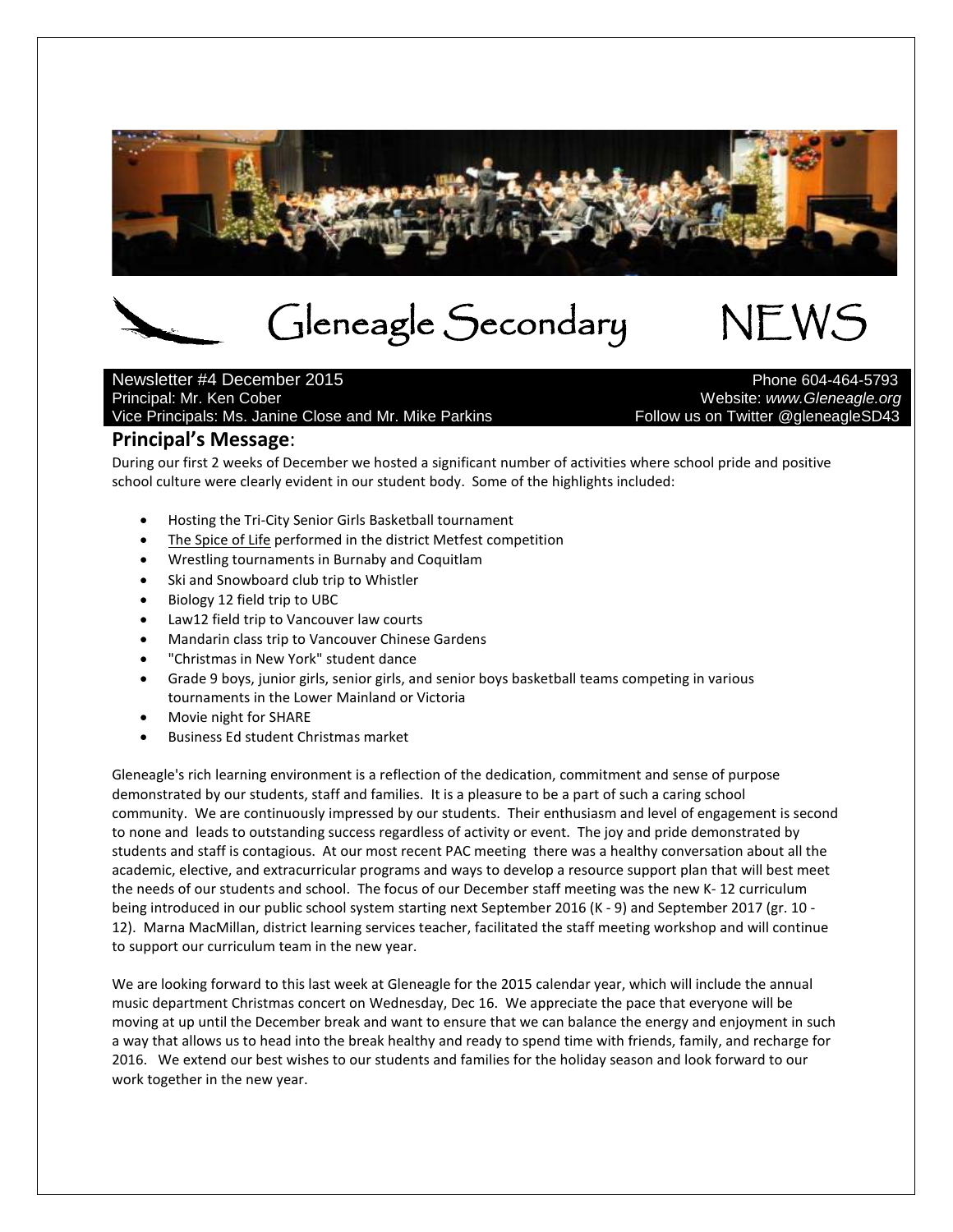## **Important information for Students**

#### **Grad Transitions:**

Any grade 12 students who are **graduating at the end of January** need to complete their GT assignments as soon as possible. Students must email Ms. Horvath (*jhorvath@sd43.bc.ca*) when their assignments are done and to book a date ASAP for their Exit interview. GT is worth 4 credits and is mandatory for graduation.

**Students graduating in June 2016** are encouraged to complete their assignments and exit interviews early. The final due date for GT assignments is February  $11<sup>th</sup>$ , 2016 and the Exit Interview will be April 13<sup>th</sup>. All information is on the Grad Transitions website. Contact Ms. Horvath (*jhorvath@sd43.bc.ca*) if you have any questions.

**All students (gr.9-12) must enter their DPA** on the GT site. The whole assignment should be completed by the end of semester 1 and progress will be noted on the semester 2 report card. Contact Ms. Horvath [\(jhorvath@sd43.bc.ca\)](mailto:jhorvath@sd43.bc.ca) if you have any questions.

**All grade 9 students** will be participating in the **Economics for Success** presentation on **Tuesday, January 26th** as part of the requirements for HCE 9. As well on that day, grade 9's will have a presentation by **Reach Out Psychosis**. More information will be delivered through grade 9 block 1 classes. Contact Ms. Horvath (*jhorvath@sd43.bc.ca*) if you have any questions.

## **News from the Art Department**

Following their interviews at the National Portfolio Day this week, the following students from Ms. Stokes' 'Art Careers 12' class have received notification of early acceptance to various post-secondary art institutions. This means that these students have been invited to apply to art schools based on their interviews and the high quality of their portfolio work.

**Terra Bae** – School of the Art Institute, Chicago **Yasaman Hoofar** – Paris College of Art (Paris, France) **Eileen Hwang** – School of the Art Institute, Chicago **I Jun Kim** - University of the Arts (London, U.K.) - California College of Art **Michael Kim** – Alberta College of Art **Claudia Lam** – School of the Art Institute, Chicago **Makena Mills** – Emily Carr University of Art & Design **Harrie Park** – School of the Art Institute, Chicago **Olivia Zeng** - Emily Carr University of Art & Design **Pheobe Zhong** – School of the Art Institute, Chicago Emily Carr University of Art & Design

This list is the first notification of early acceptances so far. Students will be receiving more over the Christmas break and their names will be published in the next issue of the school newsletter.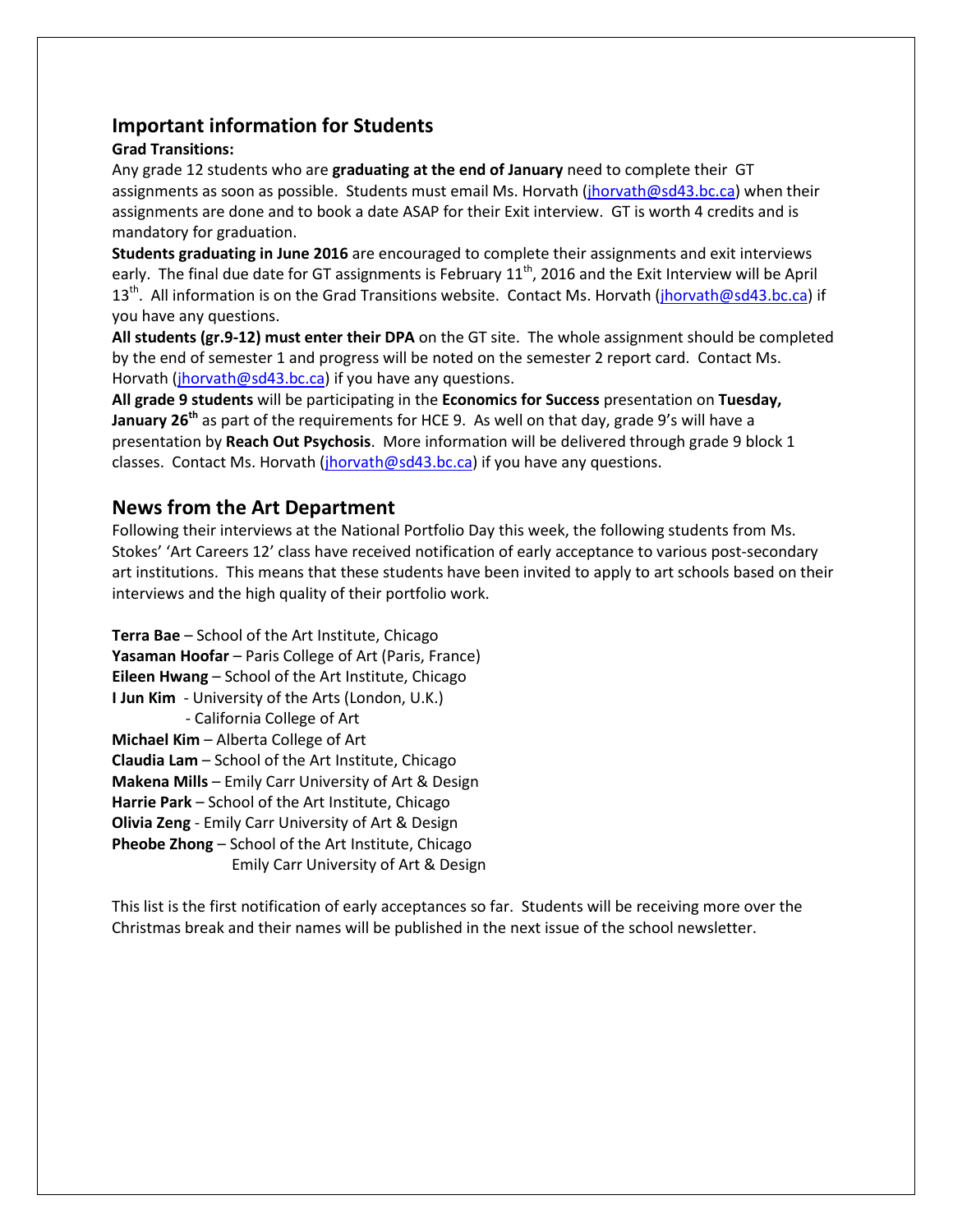## **Law 12**

Gleneagle's Law 12 classes spent a day of court-watching at Vancouver's Supreme Courts in November, followed by a question-answer session with Supreme Court Justice Sigurdson.

Students were treated to a variety of cases including 1st and 2nd degree murder, wrongful conviction, kidnapping and unlawful confinement, and several civil cases regarding MVA's and malpractice.



After a very intriguing session with Mr. Justice Sigurdson, he expressed his delight with the quality of their questions and with their level of debate. Special thanks to Mr. Turpin for accompanying the classes and driving the bus.

## **Multicultural Club**



The Multicultural Club sponsored a skating field trip on Wed. Nov. 25th. Two bus-loads of students went to Poirier Rec Centre to spend an hour skating and hanging with friends. We had expert skaters, beginner skaters and everything in between and no one hurt themselves! Teachers Martine Udell and Lori Gregory organized the event while David Shao and Shara He Lu took care of the paperwork. A fun time was had by all!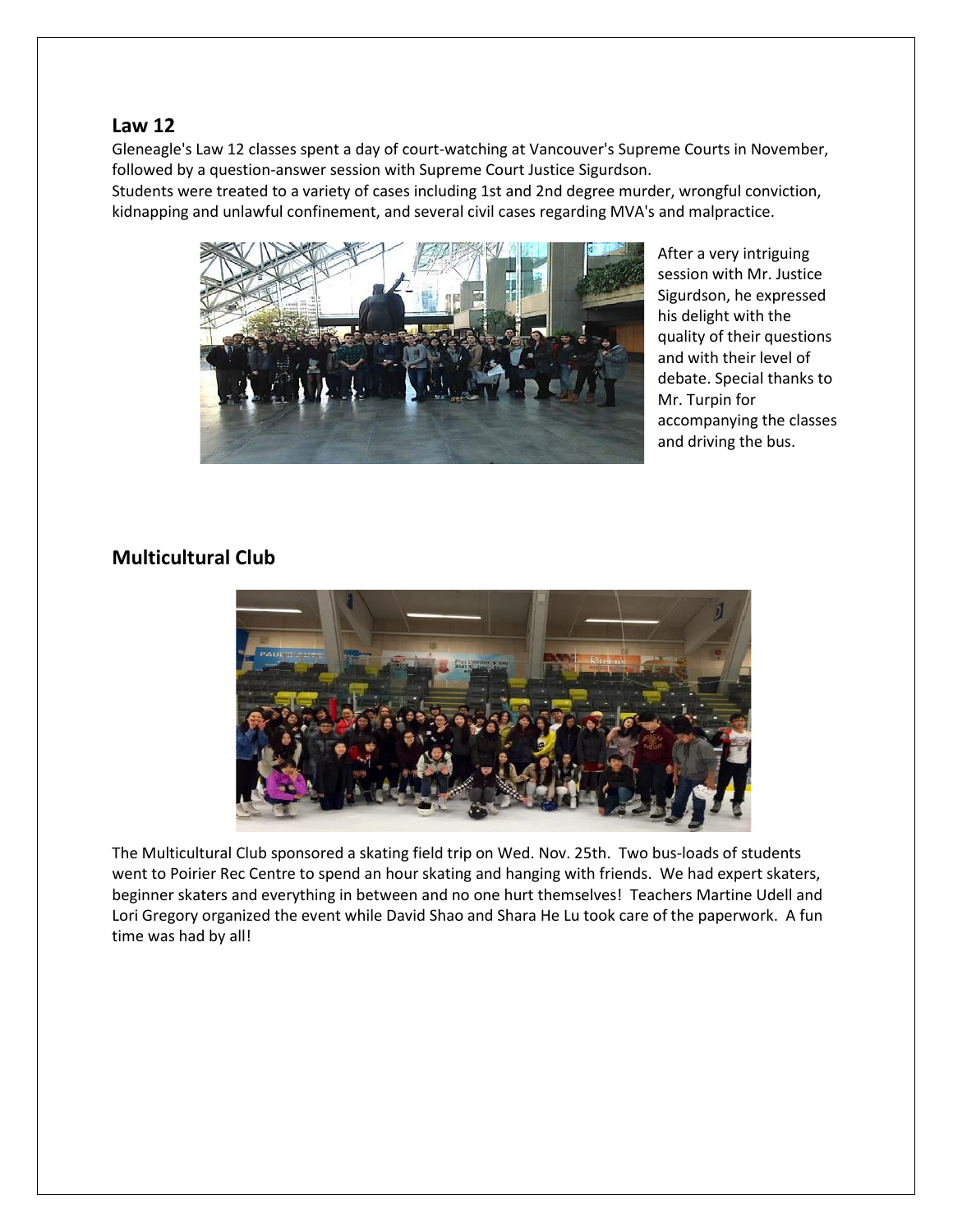

The COAST program is excited to announce the launch of our NEW website a[t www.gleneaglecoast.com](http://www.gleneaglecoast.com/) The Gleneagle COAST Program is now accepting applications from Grade 9 students interested in the COAST 2017 program. Applications are available in Room 104 or on the NEW website. Applications are due by 3:00pm on Friday December 18th, 2015 in Room 104. For more information please contact Ms. Smith at [scsmith@sd43.bc.ca](mailto:scsmith@sd43.bc.ca) or Ms. Bogen a[t kbogen@sd43.bc.ca](mailto:kbogen@sd43.bc.ca)

## **LEARN A SKILL**, **GET PAID** & **GAIN HIGH SCHOOL CREDITS**

Did you know students who have a job in the trades have a unique opportunity to not only get paid while learning a skill, but they can also get up to **16 credits towards graduation**? For each 120 hours of paid work (ex: *carpenter*, *cook*, *baker*, *electrician*, *hairstylist*, *mechanic, landscaper*) they will get 4 credits of Secondary School Apprenticeship (SSA). Once they have earned four classes, they can apply for a \$1,000 scholarship. **The scholarship does NOT need to go towards trades training**.

**Students**: If you are presently working in the trades, phone 604-312-7739 or email **bmclean@sd43.bc.ca** to speak with Mr. McLean and get yourself signed up for this great opportunity.

Parents: If you are in a position to potentially hire a young student apprentice and would like more information, please feel free to contact Mr. McLean (604-312-7739) to discuss all the benefits of this program for your company.

For more information on Youth Programs in the Trades, you can visit the Industry Training Authority (ITA)[: http://www.itabc.ca/Page19.aspx](http://www.itabc.ca/Page19.aspx)

| . .            |                       |
|----------------|-----------------------|
| <b>Block 1</b> | $8:50$ am $-9:50$ am  |
| <b>Block 2</b> | $9:55$ am - 10:55 am  |
| <b>LUNCH</b>   | $10:55$ am - 11:40 am |
| <b>Block 3</b> | 11:45 am – 12:45 pm   |
| <b>Block 4</b> | 12:50 pm $-$ 1:50 pm  |

## **Friday, December 18, 2015 Bell Schedule**

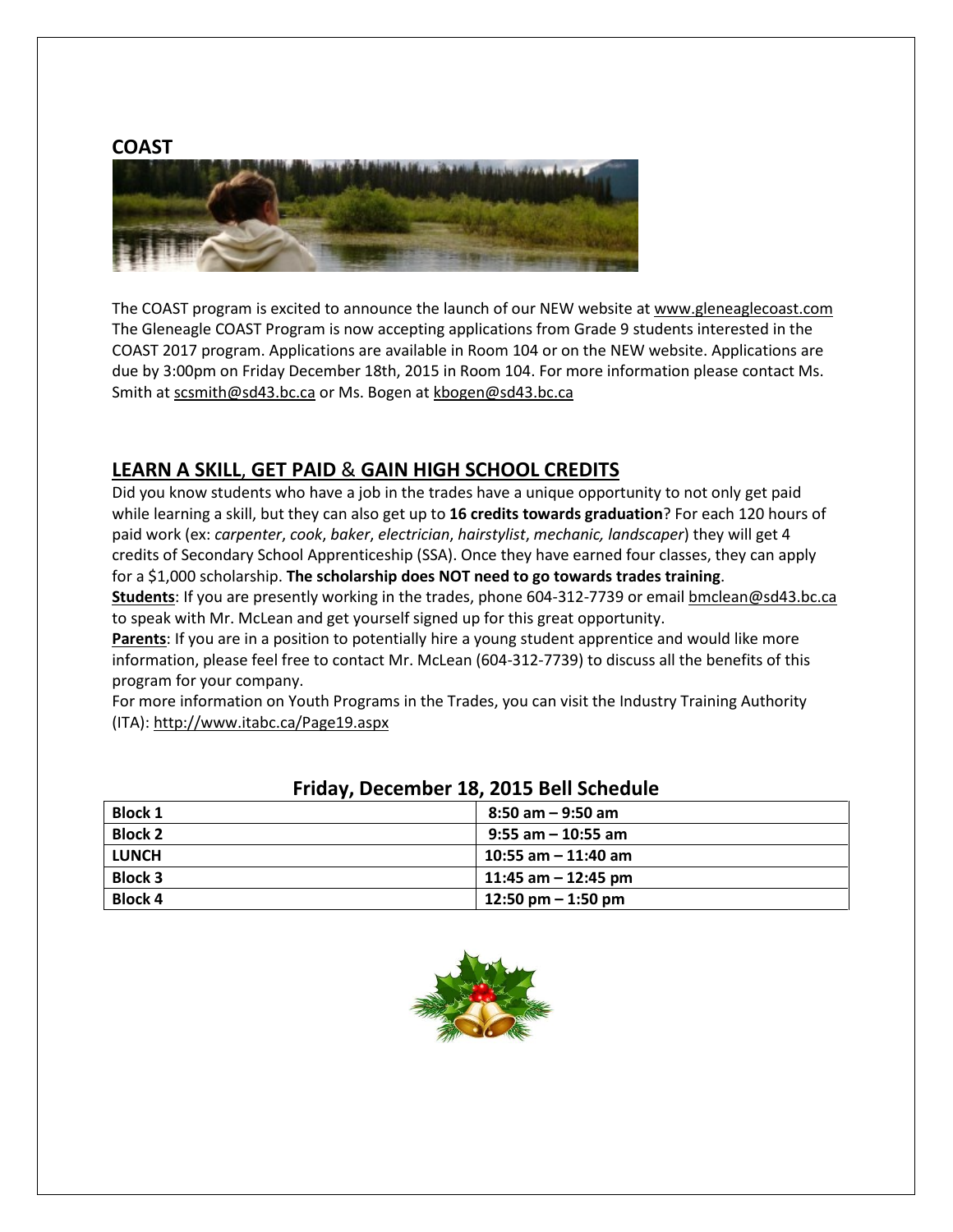#### **Important Dates to Remember**

December 16, 2015 Winter Music Concert December 21-January 1, 2016 Minter Break January 4, 2016 **Classes resume** January 12, 2016 **Talent Show 7:00 pm** January 25-28, 2016 **Provincial Exams** February 1, 2016 **Semester #2** begins February 4, 2016 **Semester #1 Final Report Cards** 

December 18, 2015 Last day of Classes before Winter Break January 21, 2016 **Cross Grade Exams-Double block** 1/3 January 22, 2016 Cross Grade Exams-Double block 2/4 January 29, 2016 **School Based Pro D day – School not in session** 

## **Order your grad clothing online at [www.gleneagle.org.](http://www.gleneagle.org/) Available only for Gleneagle Grade 12's**



A reminder to parents who are dropping students off at school to use caution and respect signage in the drop off zone. There have been several close calls and near misses and safety is of primary importance. Thank you in advance for your consideration.

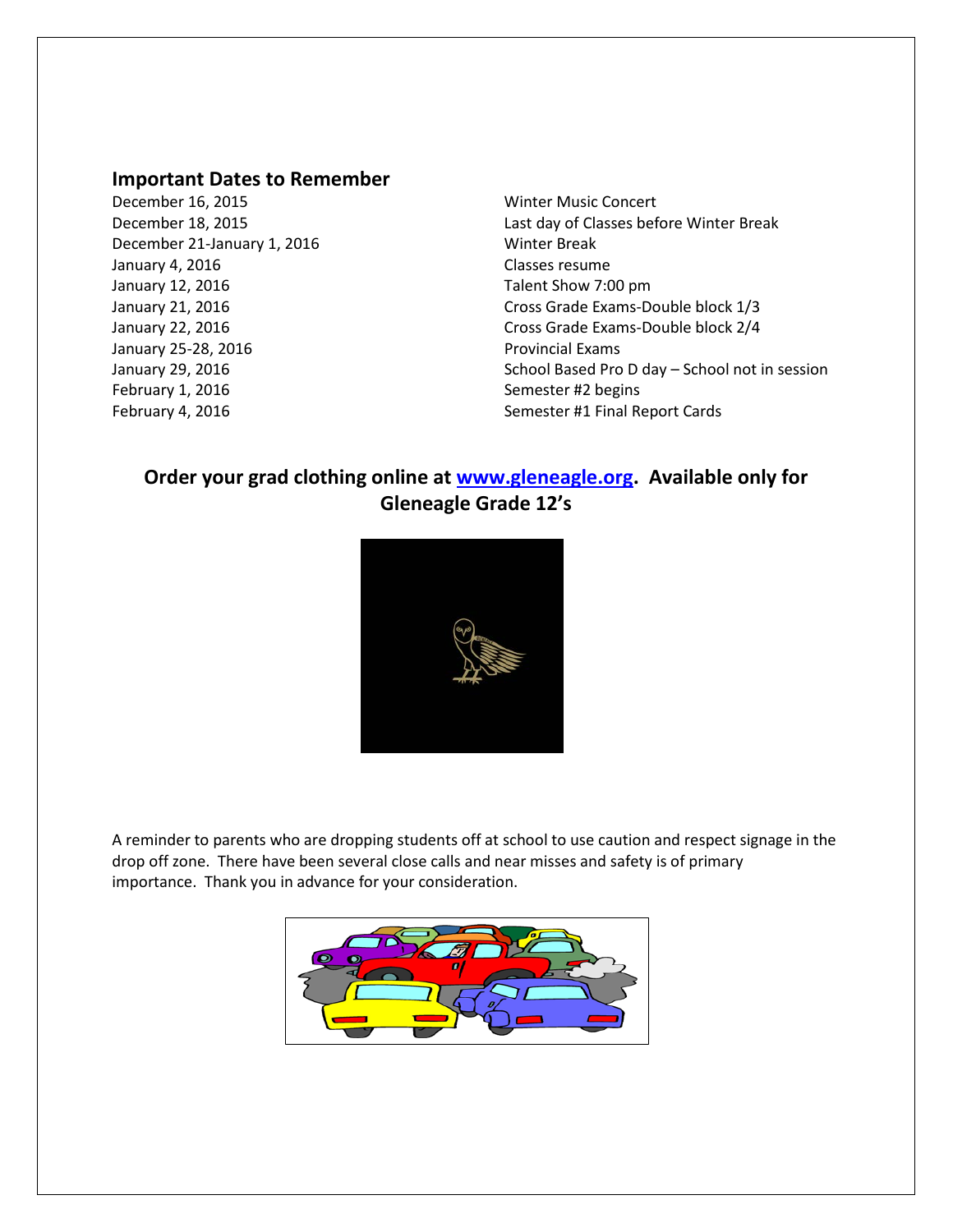

## **Winter Weather Ahead!**

Schools are not routinely closed due to snow or other weather conditions. All schools in the Coquitlam School District will remain OPEN, if at all possible, during winter weather, including snowfall.

Some of our schools are in very different climate zones from one another and there may be the need for select closings within the district. If there is a partial closure of schools within the district, these individual schools will be identified.

On occasion, full district or partial district closure is required.

Extreme weather can also impact student bussing. School bus schedules may face significant changes or cancellations due to the weather conditions. Change and or cancellations of bus routes will be reported as we receive updated information from the school bussing companies. On some occasions, school bus runs will need to be cancelled, but the nearby schools will remain open.

Any district-wide or partial closure will be decided by 6:30 a.m. at the latest and will be announced via School District 43: website **[www.sd43.bc.ca](http://www.sd43.bc.ca/)** and CKNW AM 980 radio, CKWX 1130 radio and CBC 690 radio.

For school bus route cancellation and changes, information will be updated on the School District website as it becomes available.

We encourage families to continuously check the School District 43 website for updates and changes. Parents seeking information on transit bus schedules need to consult the Translink website: <http://www.translink.ca/>